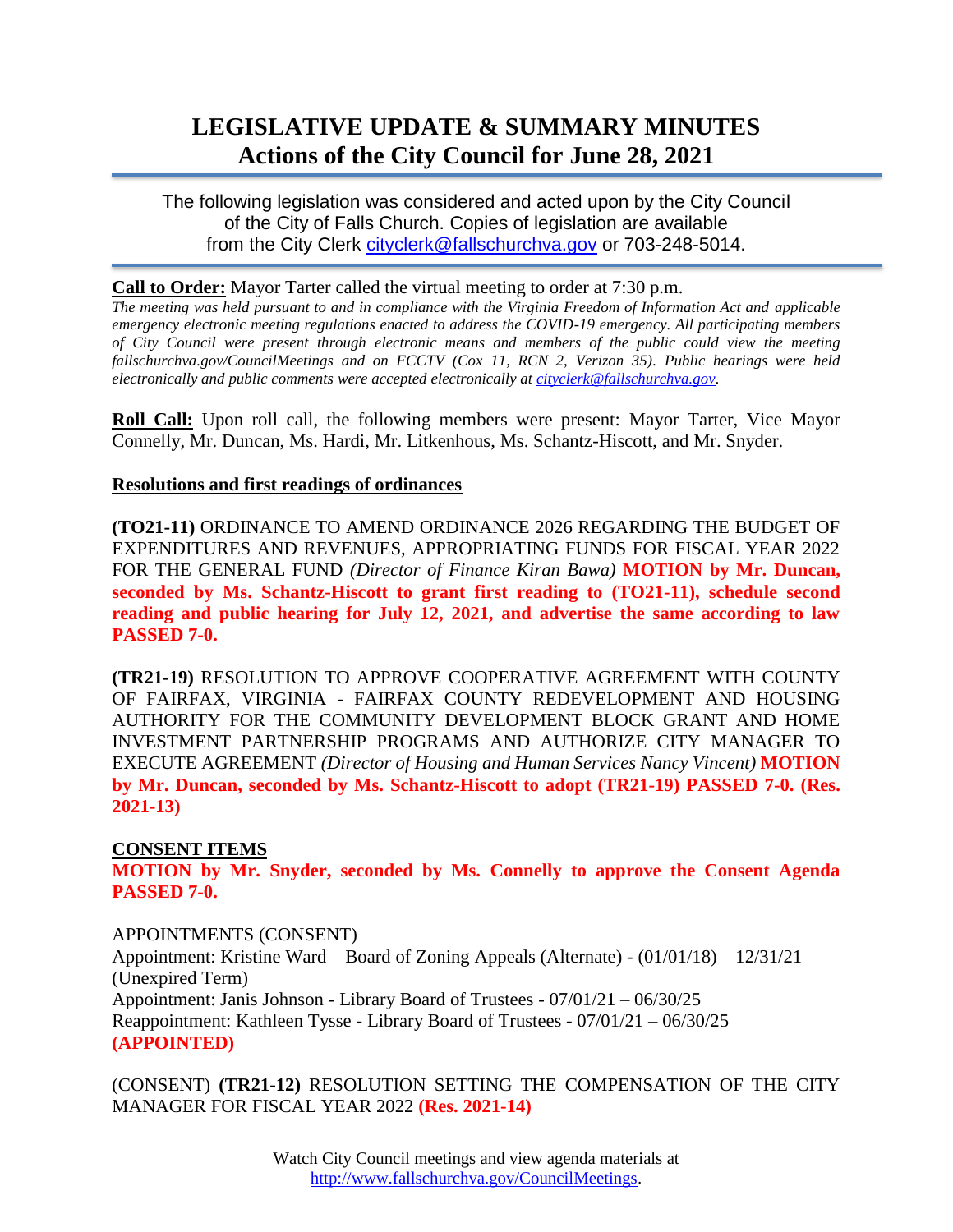(CONSENT) **(TR21-13)** RESOLUTION SETTING THE COMPENSATION OF THE CITY ATTORNEY FOR FISCAL YEAR 2022 *(City Council)* **(Res. 2021-15)**

(CONSENT) **(TR21-14)** RESOLUTION SETTING THE COMPENSATION OF THE CITY CLERK FOR FISCAL YEAR 2022 **(Res. 2021-16)**

(CONSENT) **(TR21-15)** RESOLUTION TO APPROVE THE CITY'S PARTICIPATION IN THE VIRGINIA RISK SHARING ASSOCIATION FOR FISCAL YEAR 2022 AND TO AUTHORIZE THE RISK MANAGER TO SIGN THE UPDATED MASTER AGREEMENT AND FISCAL YEAR 2022 RENEWAL WITH AN ANNUAL PREMIUM COST NOT TO EXCEED \$430,000 **(Res. 2021-17)**

(CONSENT) **(TR21-16)** RESOLUTION AUTHORIZING THE CITY MANAGER TO EXECUTE THE SIX-YEAR WMATA FY2022-FY2027 CAPITAL FUNDING AGREEMENT (CFA) AMONG WASHINGTON METROPOLITAN AREA TRANSIT AUTHORITY (WMATA) AND THE CONTRIBUTING JURISDICTIONS **(Res. 2021-18)**

(CONSENT) **(TR21-17)** RESOLUTION TO AUTHORIZE THE CITY MANAGER TO EXECUTE, ON BEHALF OF THE CITY, A STANDARD PROJECT AGREEMENT FOR \$6.9 MILLION IN NVTA REGIONAL REVENUE FUNDING FOR THE WEST FALLS CHURCH ACCESS TO TRANSIT AND MULTIMODAL CONNECTIVITY PROJECT (ID # 2020-302- 1) **(Res. 2021-19)**

(CONSENT) **(TR21-18)** RESOLUTION TO AUTHORIZE THE CITY MANAGER TO EXECUTE, ON BEHALF OF THE CITY, A STANDARD PROJECT AGREEMENT FOR \$8.3 MILLION IN NVTA REGIONAL REVENUE FUNDING FOR THE DOWNTOWN FALLS CHURCH MULTIMODAL IMPROVEMENTS PROJECT (ID # 2020-301-1) **(Res. 2021-20)**

(CONSENT) AUTHORIZATION FOR THE MARY RILEY STYLES LIBRARY TO ISSUE A PURCHASE ORDER TO BAKER & TAYLOR IN AN AMOUNT UP TO \$132,000 FOR THE PURCHASE OF LIBRARY BOOKS, AUDIOBOOKS, AND DVDS FOR THE LIBRARY **(AUTHORIZED)**

(CONSENT) AUTHORIZATION FOR THE MARY RILEY STYLES LIBRARY TO ISSUE A PURCHASE ORDER TO OVERDRIVE IN AN AMOUNT NOT TO EXCEED \$230,000 FOR THE PURCHASE OF EBOOKS **(AUTHORIZED)**

(CONSENT) **(TR21-20)** RESOLUTION TO AMEND RESOLUTION 2020-07 TO EXTEND THE SUNSET DATE OF THE LIBRARY CONSTRUCTION OVERSIGHT COMMITTEE **(Res. 2021-21)**

AUTHORIZE THE CITY MANAGER TO EXECUTE A CONTRACT FOR THE PURCHASE OF FOUR (4) ELECTRIC VEHICLES (EV) TO BE USED BY THE POLICE DEPARTMENT, IN AN AMOUNT NOT TO EXCEED \$145,000.00 **(AUTHORIZED)**